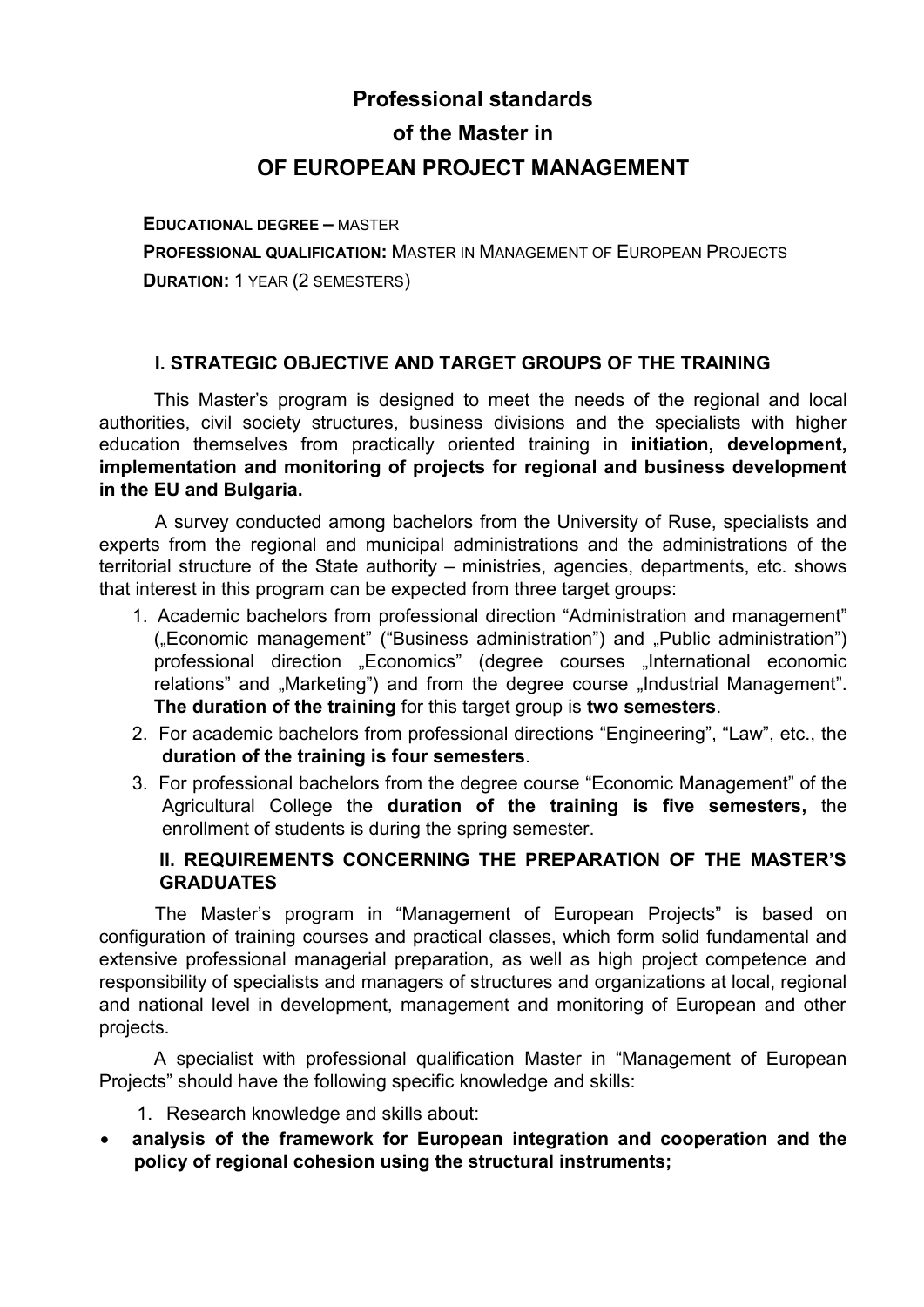**analysis and evaluation of the situation and conditions in different sectors and regions in Bulgaria with the aim of formulating development objectives and strategies through programs and projects.** 

## **2. Capacity to advise (consult) beneficiaries of programs and projects:**

- regarding the relevance of the project ideas they have developed to the actual needs and the methods for assessing their feasibility and sustainability;
- regarding the appropriate funds, donor programs and other instruments for financing of the developed project proposals.

## **3. Identification of ideas, formulation and evaluation of projects:**

- identifying and generating ideas for business or public projects, depending on the main problems and priorities for business and regional development, pre-screening of the project idea for compliance with the needs and the available funding;
- defining the scope of the project activities and assessing its feasibility under specific assumptions, risks, etc.
- developing a detailed time schedule and budget of the project, structuring of the project proposal, evaluation of the benefits and the feasibility of the projects, etc.

## **4. Organization, management and monitoring of projects:**

- planning, organization and implementation of public procurement procedures for public projects, financed from Structural and Agricultural funds;
- selecting the appropriate organizational structure for project management, selecting and management of the members of the project team, working in the project team, resolving conflicts;
- coordination and management of the project implementation with subcontractors and contractors, risk management, etc.
- financial and accounting project management, costs (expenditures) reporting in budget categories, preparation of financial reports, etc.;
- monitoring, reporting and presenting the results from the implementation of the project.

## **III. JOB OPPORTUNITIES**

In terms of employment opportunities, the master's graduates in "Management of European projects" may work as:

- Managers and functional specialists in project management at consultancy companies for planning, implementation and monitoring of projects, financed by the EU Structural finds and the Cohesion fund, the Agricultural funds and other EU financial instruments, donors from the EU, USA and Japan, national financing, etc.
- Specialists and managers of middle and senior level to manage projects and programs in business and nonprofit organizations, municipal, regional and national public and nongovernmental structures such as departments for regional development, for management of the Structural Funds, for sustainable economic and social development, etc.
- Employees in Managing authorities, Intermediate units and other departments for management and monitoring of projects under the Operational programs, financed by the EU Structural and agricultural funds.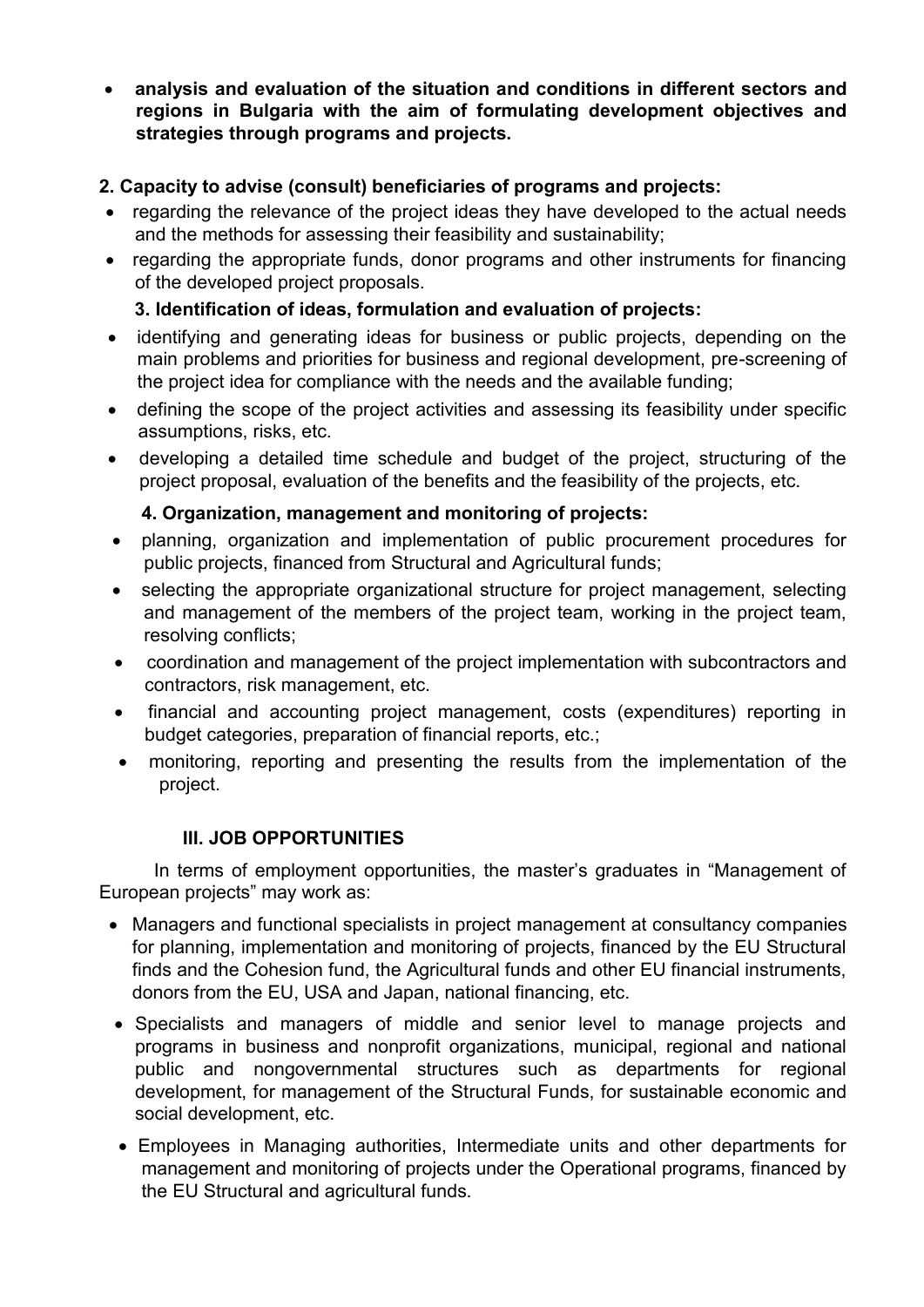## **CURRICULUM of the Master's degree course in EUROPEAN PROJECT MANAGEMENT**

| Code | <b>First semester</b>                                           | <b>ECTS</b> | Code | <b>Second semester</b>                                 | <b>ECTS</b> |
|------|-----------------------------------------------------------------|-------------|------|--------------------------------------------------------|-------------|
|      |                                                                 |             |      | <b>Budgeting and Financial Management</b>              |             |
| 0884 | European Integration                                            | 5           | 1203 | of Projects                                            | 4           |
| 0885 | Regional Policy and EU Funds                                    | 5           | 1350 | Methods<br>for<br>project's<br>execution<br>management | 4           |
| 0889 | Theory of business investment projects                          | 5           | 1412 | Diploma Thesis Seminar                                 | 1           |
| 0891 | Planning and implementation of public<br>procurement procedures | 5           |      |                                                        |             |
|      | Electives (one is to be elected)                                |             |      | Electives (one is to be elected)                       |             |
| 0900 | Planning of regional development                                | 5           | 1413 | Development of a business project                      | 3           |
| 1069 | Устойчиво развитие на индустрията                               | 5           | 1416 | Development of a regional development<br>project       | 3           |
|      |                                                                 |             |      |                                                        |             |
|      | Electives (one is to be elected)                                |             |      | Electives (one is to be elected)                       |             |
| 1086 | Sustainable<br>Development<br>Rural<br>of<br>Areas              | 5           | 1418 | Sustainable development of social<br>capital           | 3           |
|      |                                                                 |             |      | Territorial organization and regional                  |             |
| 1176 | Manufacturing Resource Management                               | 5           | 1438 | structure                                              | 3           |
|      |                                                                 |             |      |                                                        |             |
|      |                                                                 |             |      |                                                        |             |
|      |                                                                 |             |      |                                                        |             |
|      |                                                                 |             |      | <b>Graduation procedure</b>                            |             |
|      |                                                                 |             |      | Diploma Thesis                                         | 15          |
|      |                                                                 |             |      |                                                        |             |
|      | <b>Total for the semester:</b>                                  | 30          |      | Total for the semester:                                | 30          |
|      |                                                                 |             |      | Total of the course of study:                          | 60          |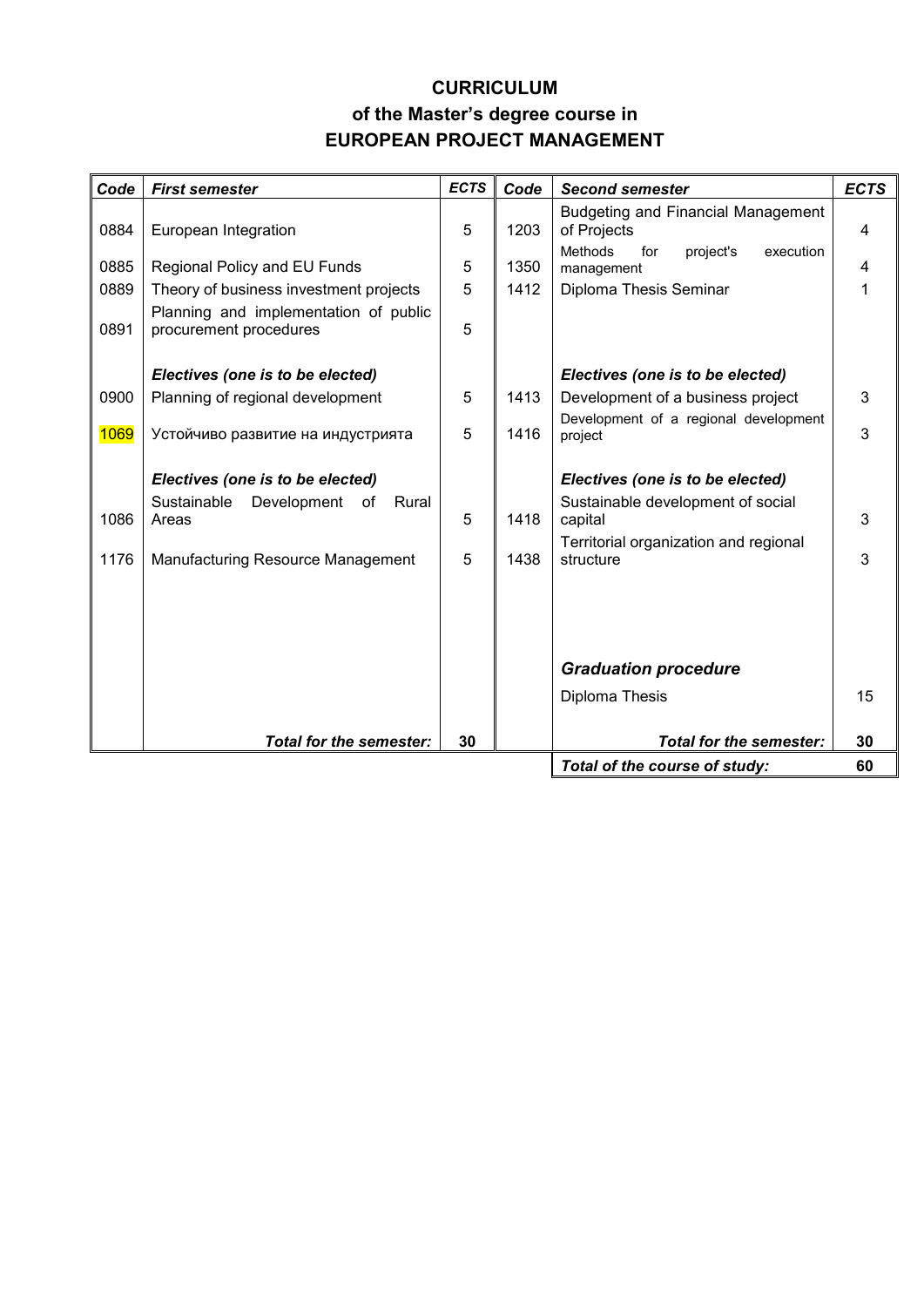#### **0884 European Integration**

#### **ECTS credits:** 5 **Weekly workload:** 3L+1S+0Lab+0P

## **Assessment:** Exam **Type of exam**: oral

**Department involved:** Department of European Studies and International Relations, Faculty of Business and Management

**Lecturers:** Assoc.Prof. Mimi Kornazheva, PhD, Dept. of European Studies and International Relations e-mail: mkornazheva@uni-ruse.bg

#### **Abstract:**

The course provides students with basic concepts of European integration in English. Students develop subject specific and generic competences. The specific competences refer to knowledge and awareness about: the complexity of European Integration, of the enlargement of EU and of the wider European cooperation; different points of view originating from different national practices and political cultures; impact of European affairs on the national and the subnational levels of governance and vice versa; the high level of sensitivity of public opinion on European issues. The specific competences include skills to apply appropriate terminology; to identify relevant information sources; to annotate documents and other publications on European affairs. The generic competences encompass: analytical skills; ability to reflect on one's own values and to question concepts, ideas and theories; respect for points of view deriving from different professional, cultural, political or other backgrounds.

**Course content:** Students learn about: phases in the development of European integration; integration theories originating from the field of International Relations; institutions and decision making in the EU,multilevel governance in the EU, the potential of the subnational level of governance.

**Teaching and Assessment:** Students attend lectures; prepare for and contribute to discussions in the seminars. They have to pass an oral exam. The final assessment is based on the contribution to the discussion and on the evidence of competences within the oral exam.

#### **0885 Regional policy and EU funds**

**ECTS credits: 5 Weekly workload:** 31 + 1S + 0 Lab+ 0 P

Assessment: ongoing assessment Type of exam: written

**Department involved:** Department of Management and Business Development, Business and Management **Faculty** 

#### **Lecturers**

1.Prof. Eng. Nikolaj Stefanov Najdenov, PhD, Dept. of Management and Business Development, tel:.888-  $520$ 

E-mail: [nnaydenov@uni-ruse.bg](mailto:nnaydenov@uni-ruse.bg)

2. Chief assistant professor Daniela Nikolaeva lordanova, Department of Management and Business

Development, tel:888-520; E-mail: [dyordanova@uni-ruse.bg](mailto:dyordanova@uni-ruse.bg)

#### **Abstract:**

The discipline aims to provide to students basic knowledge and to develop initial skills and competencies for analysis and application of goals, principles and programming factors of EU regional policy and its financial instruments.

#### **Course content:**

Main topics include: EU regional policy genesis, Regional policy programming factors, Bulgarian Regional policy programming framework for 2014 - 2020; Main principles for EU funds use, Role of private EU and international funds. Effectiveness of EU funds spending till 2013.

#### **Teaching and Assessment:**

The training in the course is accomplished by lectures and seminars. The lecture topics bring knowledge for the basic theoretical aspects of the studied material. The skills and expertise of the students are supplemented through the seminars in which class discussion and cases are carried out. The overall evaluation is based on written work of students and presentation of their own research.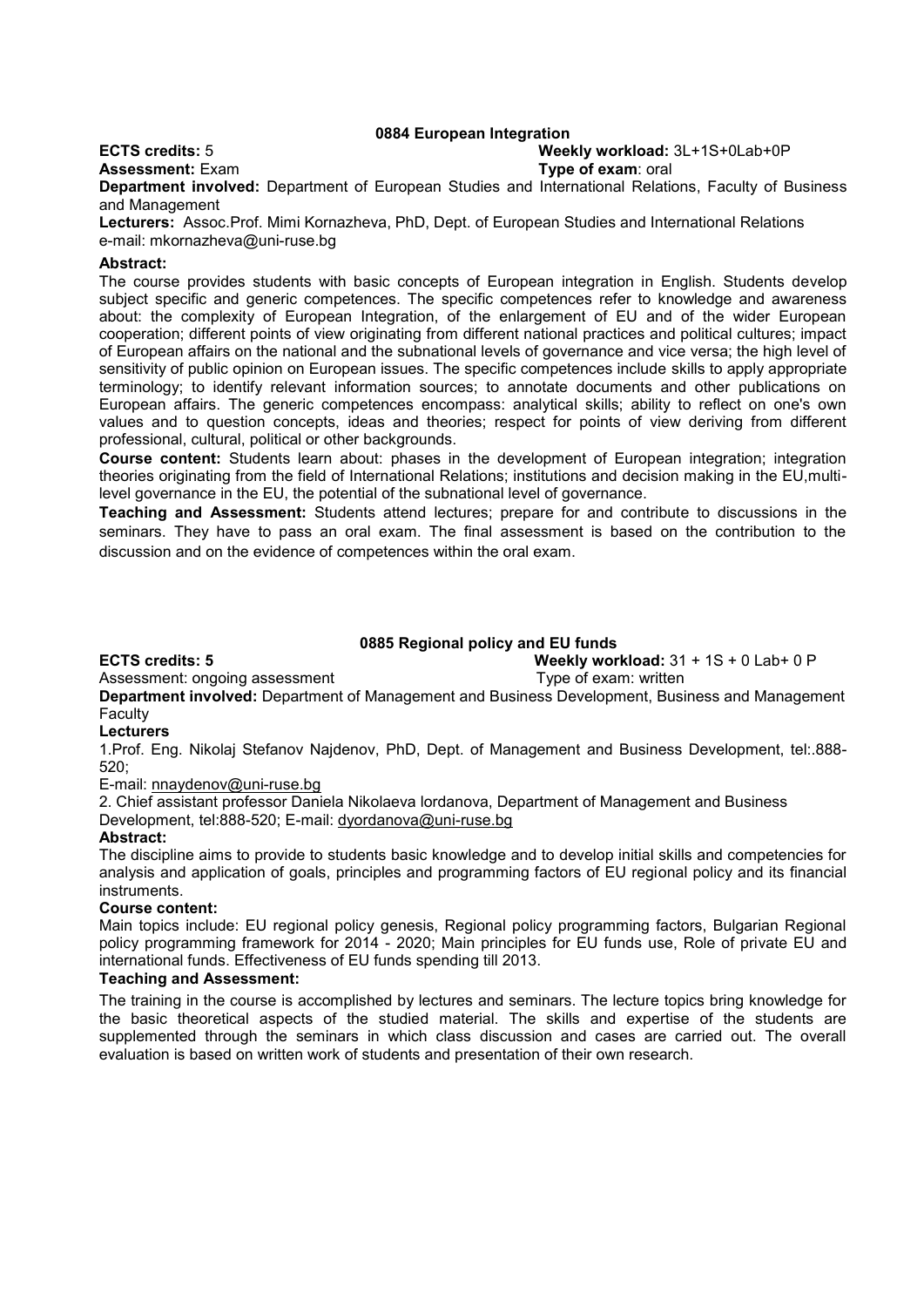### **0889 Theory of business investment projects**

## **ECTS credits** 5 **Weekly workload:** 3L+1S+0Lab+0P

## **Assessment:** exam **Type of exam:** written

**Department involved:** Dep.of Management and Business Development, Business and Management Faculty **Lectures:**

1.Assoc. Prof. Emil Krastev Papazov, PhD, Dept.of Management and Business Development Tel: 888-518; **E-mail:** [epapasov@qmail.com](mailto:epapasov@qmail.com)

2.Assoc. Prof. Lyudmila Mihaylova Mihaylova, PhD, Dept.of Management and Business Development, Tel: 888-518; **E-mail:** [liudmilla@abv.bg](mailto:liudmilla@abv.bq)

#### **Abstract:**

The course provides theoretical and applied knowledge of students using modern approach to compare the objectives of existing and future development potential of the business. As parts of the training course are included a series of knowledge about the use of modern techniques for the investment projects evaluating on detailed knowledge of strategy and identification of key indicators for growth. This is a way to provoke students' accumulated knowledge of business economics and management. The students have the opportunity to gain valuable experience in investment project evaluation

#### **Course content:**

The course involves the study of principles and methods of economic analysis, evaluation methods, and solving cases, tests and assignments.

#### **Teaching** and assessment:

The traditional way of delivering lectures will be enriched by visual materials put on slides and/or multimedia packages At seminars students will work on case studies. The continuous assessment is on the basis of case studies and students' participation. The final note will be the average of the note from the case studies, the note from the final test and the one from students' participation.

#### **0891 Planning and implementation of public procurement procedures**

#### **ECTS credits**: 5 **Weekly workload**: 3L+1S+0L+0P

## **Assessment**: Continuous assessment **Type of exam**: Written

**Responsible department:** Department of Management and Business Development, Faculty of Business and management

#### **Lecturers:**

- 1. Assoc. Prof. Alexandar Petkov, Ph.D., Dept. of Management and Business Development, Tel. 888-776. E-mail: apetkov@uni-ruse.bg
- 2. Assist. Prof. Nikolay Kolev, Dept. of Management and Business Development, Tel. 888-495, E-mail: nkolev@uni-ruse.bg

#### **Abstract**

The "Planning and implementation of public procurement procedures" course has the objective to introduce students from the Management of European Projects degree course with the necessary theoretical and practical knowledge related to the preparation and implementation of public procurement procedures from the beneficiaries of EU funded projects. During the course, the students gain knowledge about the objects, contracting authorities, and procedures in the process of contracting activities related to supply of goods, construction and services. At the end of the course the students will be able to choose, prepare and implement either by themselves or in multidisciplinary teams the different activities connected to public procurement. This goal will be accomplished by various practical case studies, preparation of real-life documentation, determining selection criteria, evaluation of offers. The students will develop skills and competences for management and working in teams, analysis and decision making, planning and coordination, achieving results, working with internal documents.

**Course contents:** Objects and subjects of the public procurement procedures. Contracting authorities. Determining the value of public procurement procedures. Types of procedure, defined in the Public Procurement Act. Rules for the different types of procedures. General rules. Open procedure. Limited procedure. Competitive dialogue. Contracting with prior notification. Contracting without prior notification. Contracting procedures by meand of Chapter 8A of the Public Procurement Act. Procedures following the rules of Regulation 69 of the Bulgarian Government. Claims.

#### **Teaching and assessment**

The major part of the topics in the syllabus is presented during lectures. Seminars are held for the most significant themes, aiming thorough and easier understanding of the material as well as acquiring some practical skills. The active participation of students is stimulated by organizing discussions on selected topics. The continuous assessment of the students' knowledge is accomplished during the seminar session by means of current activity assessment. The semester is considered validated if the students have attended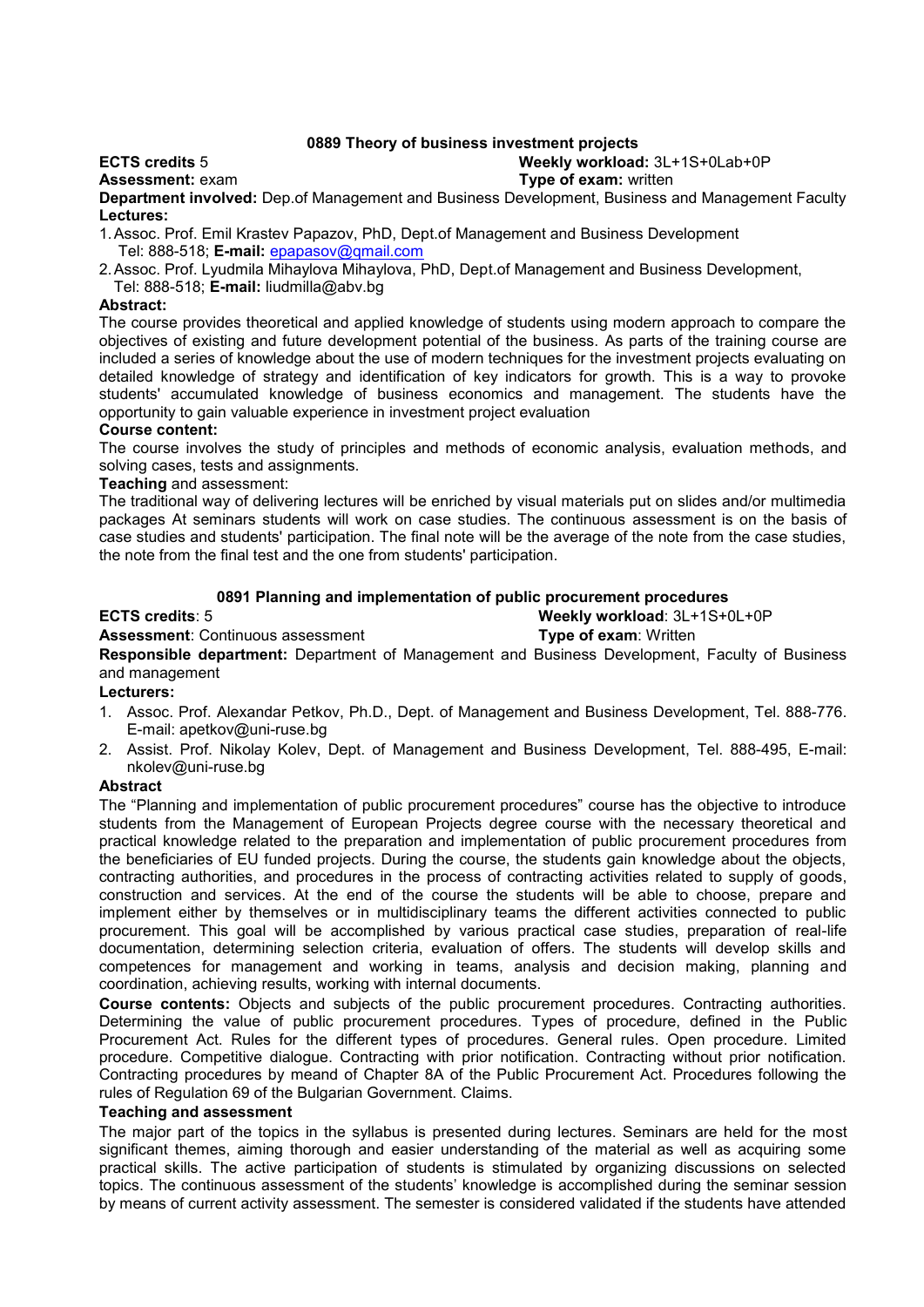all seminars and 50% of the lectures. The final grade is composed of the result from the written exam in a test form, implemented during the last week of the semester.

#### **0900 Planning of regional development**

## **ЕСТS credits:** 5 **Weekly workload:** 3L + 1S

**Assessment**: exam **Type of exam**: written

**Department involved**: Dep. of Business and Management, Faculty of Business and Management **Lecturers:**

1. Assoc. Prof. Emil Papazov, PhD, Department of Management and Business Development, tel: 888 518 email: [epapasov@gmail.com](mailto:epapasov@gmail.com)

2. Assoc. Prof. Lyudmila Mihaylova, PhD, Department of Management and Business Development, tel: 888- 518; E-mail: [liudmilla@abv.bg](mailto:liudmilla@abv.bg)

#### **Abstract:**

The course treats the regional development planning as a problem oriented management tool. Upon completion of this course students will be able to better analyze the local and regional economies. They will acquire theoretical and practical know-how applying to formulation and implementation of regional strategies and development plans.

#### **Course content**:

The course content refers primarily to identification of development problems, trends, resources, constraints and potentials; formulation of development objectives, policies and strategies; design of regional master plans and programs; outline of operational instruments for program implementation and management; evaluation and monitoring of plans and programs; organization of target group participation for the overall decision making process.

#### **Teaching and assessment**:

Educational methods like lectures, seminars, self-study, discussions and games will be used during the course performance. Students will have read materials prior to class so that they are prepared to discuss theoretical or practical problems. Most of the topics will be combined with assignments. To some of the discussions experienced external experts will be invited to moderate the process. Students will be assessed continuously and receive a preliminary endnote to reflect the work done during the fall. The endnote will be formed after passing an examination.

**1069 Устойчиво развитие на индустрията**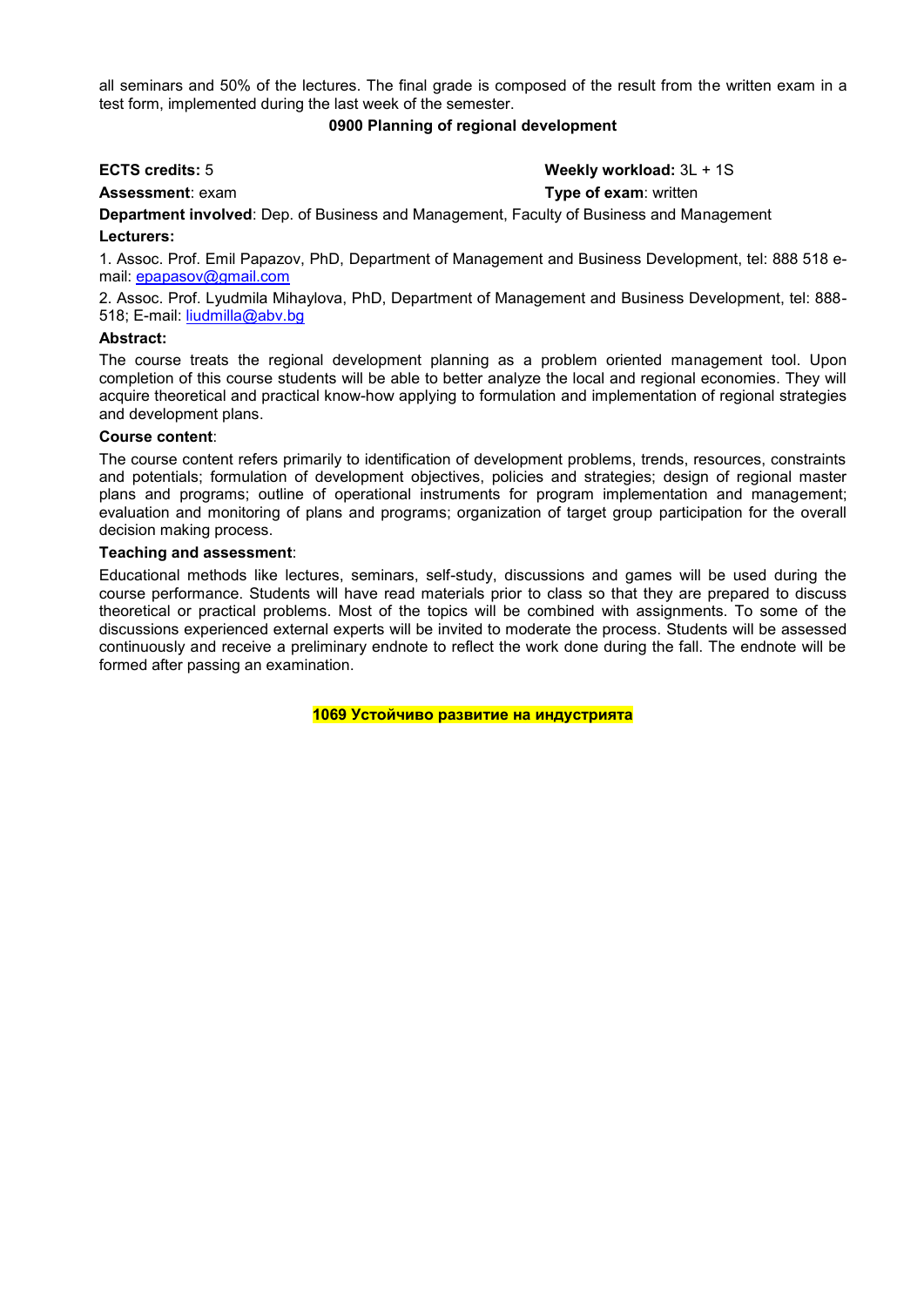#### **1086 Sustainable Development of Rural Areas**

**ECTS credits:** 5 **Weekly workload:** 21 + 1S + 0 Lab+ 0 P

**Assessment:** exam **Type of exam:** written

**Department involved:** Dept. of Management and Business Development, Faculty of Business and Management

#### **Lecturers:**

1.Prof. DSc Nikolay Stefanov Naydenov, Dept. of Management & Business Development tel:.888-520; Email: [nnaydenov@uni-ruse.bg](mailto:nnaydenov@uni-ruse.bg)

2.Zornitsa Ventsislavova Bogdanova, PhD, Dept. of Management & Business Development, tel:.888-520; Email: [zornitsa.bogdanova@abv.bg](mailto:zornitsa.bogdanova@abv.bg)

#### **Abstract:**

The course aims to discuss the overall philosophy, the strategy and approaches for sustainable development of the material capital, nature and the social capital in the rural areas. They have to: understand the basic goals, principles and strategies, to choose the approaches of sustainable development of the agribusiness systems and of the rural areas; to apply the knowledge acquired for formulating of goals and development of plans, measures and projects for agribusiness and rural areas development.

#### **Course content:**

The course includes the following main topics: Nature and aims of the sustainable development of agriculture and rural areas; programming framework for development of rural areas in EU and Bulgaria; The model of multifunctional agriculture as a basis of the sustainable development; diversification of the economic activities in rural areas; sustainable development of agricultural production and processing industry; role and place of the communities and institutions in the rural areas development; management of the local socialeconomic development of the rural areas.

#### **Teaching and Assessment:**

The training in the course is accomplished by lectures and seminar classes, s and controlled extracurricular work - course assignment. The lectures get knowledge for the studied material The skills and expertise of the students are supplemented through the seminars where discussion and case studies are carried out The overall evaluation is built on the written exam and the results of student work during the term.

### **1176 Manufacturing Resource Management**

**ECTS credits:** 5 **Weekly workload:** 3 L + 1 S + 0 Lab + 0 P

**Assessment:** exam **Type of exam**: written **Department involved**: Department of Management and Business Development **Lecturers:**

1. Assoc. Prof. Dr. Anton Nedyalkov, Depаrtment of Management and Business Development; **Abstract:**

The course aims to provide students with knowledge, skills and competencies for the overall philosophy, methods and approaches about manufacturing resource management. The matter has inputs from the courses: Regional Policy and EU Funds and Sustainable Development of Industry and outputs to courses Business Project Development and Diploma Thesis development..

#### **Course content:**

The course is conventionally divided into three groups of issuees. The first one (Topic 1) introduces the conceptual framework for manufacturing resourse management. The second group (Topics 2, 3, 4, 5) discusses the management of technical, material, human and information resourses. The third one (Topics 6,7) submits the issues of Integrated Resource Management and the identification of guidelines for development of business projects for improving manufacturing resource management.

#### **Teaching and Assessment:**

The course training is accomplished by lectures, seminars and controlled supplementary work in the form of homework. The lecture topics get knowledge for the basic theoretical aspects of the studied material. The skills and expertise of the students are supplemented through the exercises in which class discussion and cases are carried out. The overall assessment is built on the results of test and homework.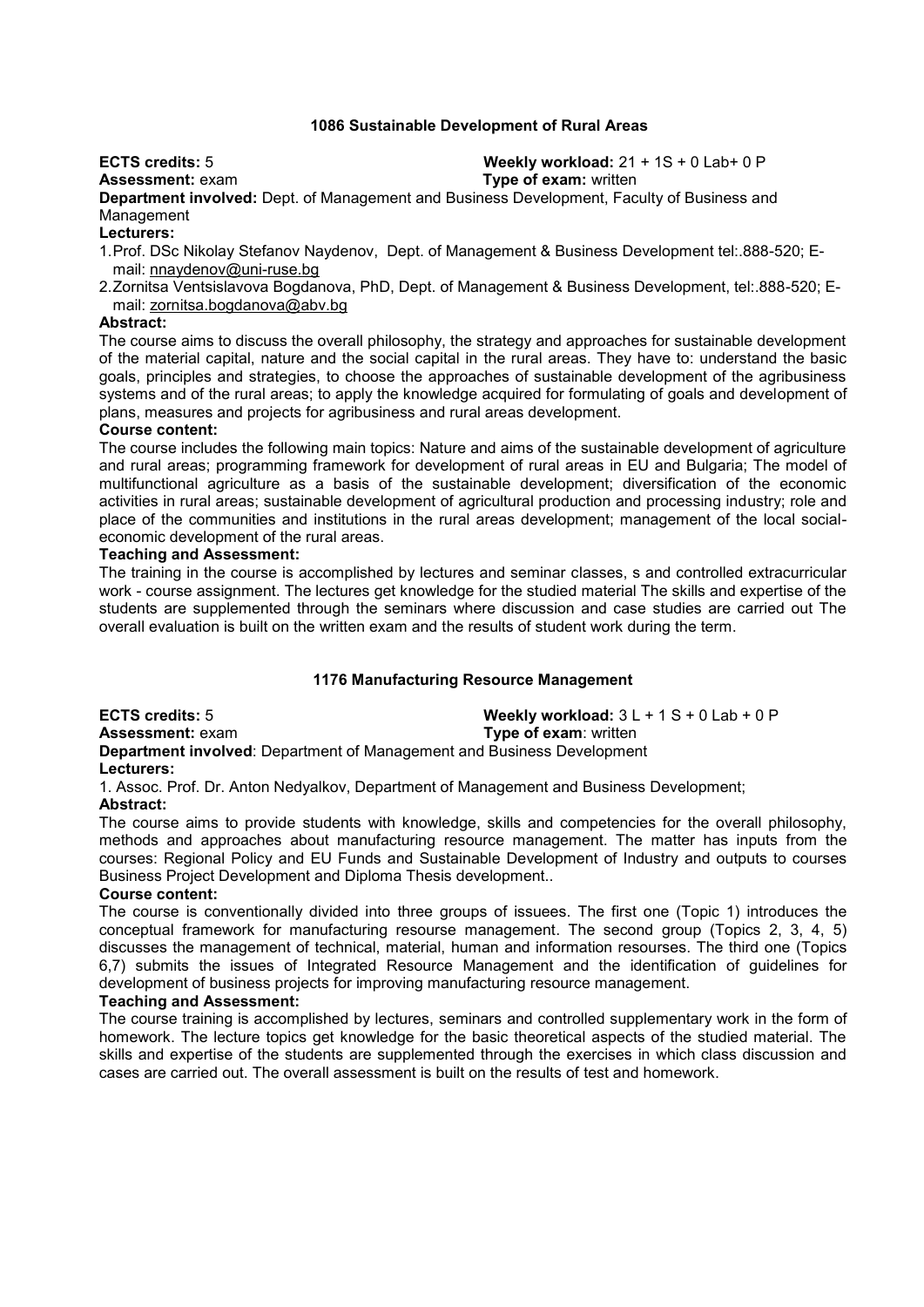### **1203 Budgeting and Financial Management of Projects**

## **ECTS credits:** 4 **Weekly workload:** 4L+2S+0Lab+0P

**Assessment:** exam **Type of exam:** written

**Department involved:** Department of Management and Business Development, Business and Management Faculty

#### **Lectures:**

1 Assoc. Prof. Jordanka Velcheva, PhD, Department of Management and Business Development, E-mail: [yvelcheva@uni-ruse.bg](mailto:yvelcheva@uni-ruse.bg)

2. Assoc. Prof. Lyudmila Mihaylova, PhD, Department of Management and Business Development, tel: 888- 518; E-mail: liudmilla@abv.bg

#### **Abstract:**

This course will present to the students the basic processes and techniques associated with the specific knowledge and skills to build a system of budgets through which predict and evaluate projects and to control over their financial parameters.

#### **Course content:**

The curriculum consists of two groups of themes. The first group (subjects 1 to 6) is devoted to the nature of budgeting and types of budgets, and the characteristics of the budgeting of projects. The second group (subjects 7 to 10) clarifies the specifics of the financial management of projects, the main controlled financial parameters, specific objectives and requirements of internal control and independent financial control of projects.

#### **Teaching and assessment:**

The traditional way of delivering lectures will be enriched by visual materials put on slides and or multimedia packages. At seminars students will work on case studies. The continuous assessment is on the basis of tests and students' participation. The final note will depend on the note from the continuous assessment and from the final exam.

### **1350 Methods for project's execution management**

**ECTS credits:** 4 **Weekly workload: 4 L** + 2 S + 0Lab + 0 P **Assessment:** Exam **Type of exam:** written test **Department involved:** Management and Business Development, Faculty of Business and Management **Lecturers:**

1. Assoc. Prof. Dr. Alexandar Petkov, Department of Management and Business Development, tel: 888-776; [apetkov@uni-ruse.bg](mailto:apetkov@uni-ruse.bg)

2. Senior Asist. Nikolay Kolev, Department of Management and Business Development, tel: 888-495; [nkolev@uni-ruse.bg](mailto:nkolev@uni-ruse.bg)

### **Abstract:**

The course aims to create student's knowledge, skills and competencies on the methods and their application in project management.

In lectures, students learns various methods for project's execution management (PMBOOK, PRINCE2) and studied in depth the processes, related to the project's execution. The students solves case studies in the field of project management, becomes familiar with specific techniques and technologies for project management (using Microsoft Project, Excel).

### **Course content:**

Models and approaches for managing the implementation of projects. Integration Management Project Management of the project scope. Time management in the project. Cost management in the project. Quality management in the project. Human resource management in the project. Communications Management project. Risk management in the project. Supply management in the project.

#### **Teaching and Assessment:**

The course training is accomplished by lectures and exercises. The lecture topics get knowledge for the basic theoretical aspects of the studied material. Students works independently and in a team to decide different tasks in the subject of project's execution management. Final grade is based on the results of written examination (50%) and participation in seminars (50%).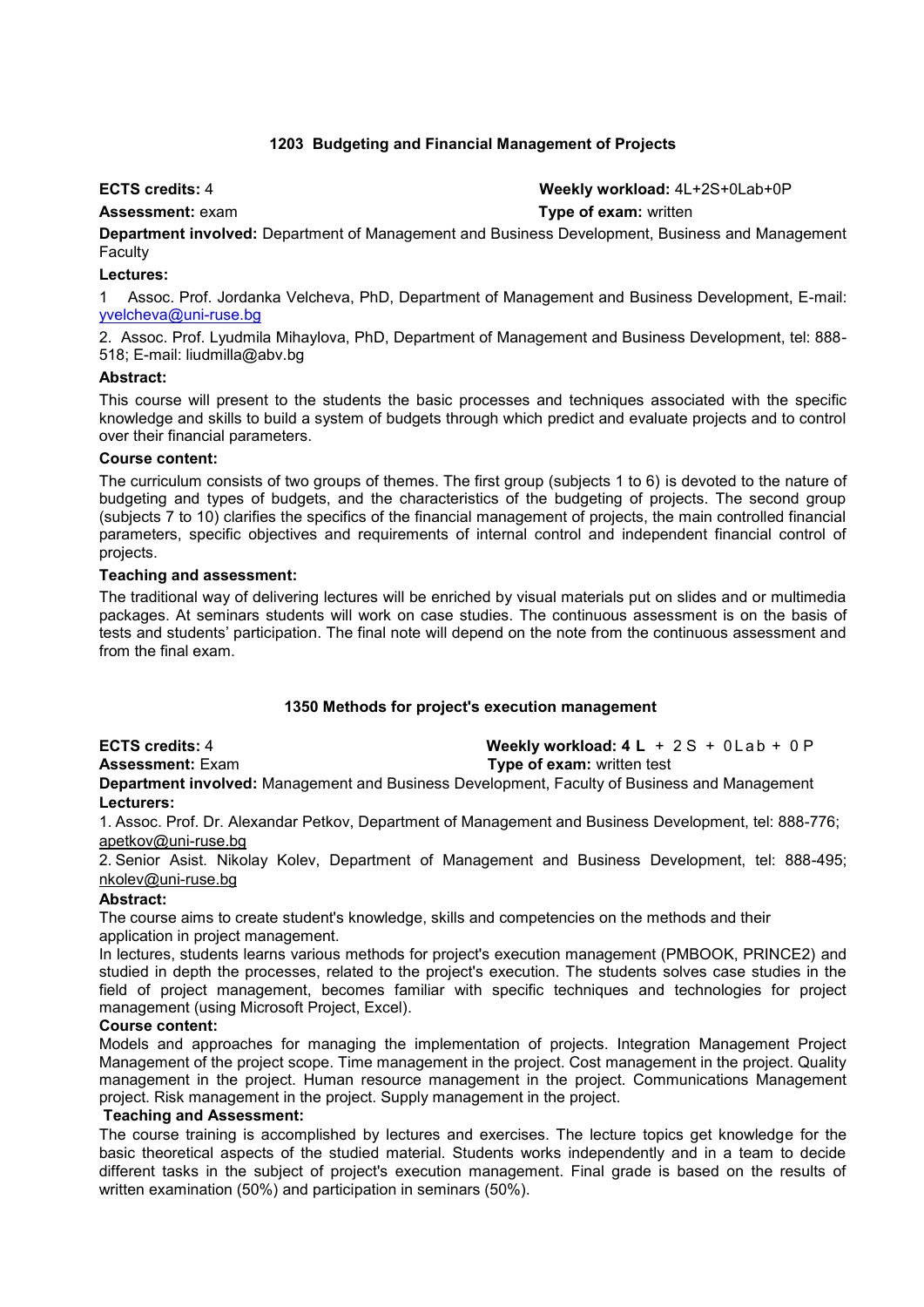### **1412 Diploma Thesis Seminar**

**ECTS credits:** 1 **Weekly workload:** 0 L + 20 S + 0 Lab + 0 P

**Assessment:** Colloquium **Type of exam**: oral

**Department involved**: Department of Management and Business Development (DMBD)

#### **Lecturers:**

1. Prof. D.Sc. Eng. Nikolay Stefanov Naydenov, DMBD, tel: 888-520; nnaydenov@uni-ruse.bg

2. Assoc. Prof. Dr. Eng. Anton Nedyalkov, DMBD; tel: 888-520, anedyalkov@uni-ruse.bg

#### **Abstract:**

The course "Diploma Thesis Seminar" aims to provide students with basic skills and expertise about the methodological framework and basic tools for implementation of a comprehensive, complete task such as the Master's thesis (Diploma Thesis) and the consecutive steps for its implementation. The matter has inputs from all courses in the Master's program on "Management of European Projects" and outputs to the courses "Business Development Project", "Regional Development Project", "Diploma Thesis" itself, and career development of students.

#### **Course content:**

The course includes four main groups of questions. The first group presents a conceptual framework for the Diploma Thesis development. The second group of questions discusses the activities for thesis implementation. The third group of questions is focused on the thesis defense.

### **Teaching and Assessment:**

The course training is accomplished by seminars and controlled supplementary work - course individual assignment. In the classes are discussed the key issues, guidelines and requirements for master's thesis. Special attention is paid on the implementation activities of the thesis, as they discuss common mistakes and best practices. The individual assignment is based on first and second group of questions and aims to define the object, subject, purpose, objectives, theses and hypotheses of the study, etc. The final evaluation is "yes" / "no" according to course attendance and defense of individual assignment on first and second group of questions.

### **1413 Development of a business project**

#### **ECTS credits: 3** Weekly workload: 0L+ 0S+ 0Lab+ 5PE

**Assessment:** ongoing assesment **Type of exam:** written

**Department involved:** Department of Management & Business development, Business and Management **Faculty** 

**Lecturer:** Prof. Nikolay Stefanov Naydenov, DSc, Dept. of Management and Business Development, tel: 888-520; E-mail: [nnaydenov@uni-ruse.bg](mailto:nnaydenov@uni-ruse.bg)

### **Abstract:**

The aim of the unit is the students through application of the acquired knowledge to develop initial skills and competences for identification of ideas, development of the project application and management of business projects. The course has incoming relations with all obligatory courses and with the compulsory units of the "business projects" chain. The outgoing relations are with the development of the Master's thesis and the student realization in the practice.

#### **Course content:**

The course discuses such topics as: structuring of a team for a business development project; choosing the sector for developing a project; programming of the project; identification of project ideas; formulation and detailed planning of the project; development of tender documents and procedures for internal monitoring of the project; presentation and defense of the group project.

#### **Teaching and assessment:**

The training is conducted by practical sessions, where the material of the programme is discussed, as well as the elements of a small real project are developed. The students have to study in advance publications and training aids. The skills and competences foreseen are created through development of the elements of real projects, which are to be assembled under the form of a project proposal.

#### **Monitoring and control**

The monitoring is implemented during the practical sessions and by the development of the individual project assignments. Every one is assessed and thus the complex evaluation mark has been formed. **Course evaluation** The final mark is awarded after defense of the group project, but the individual contribution of the student to the group project is also evaluated.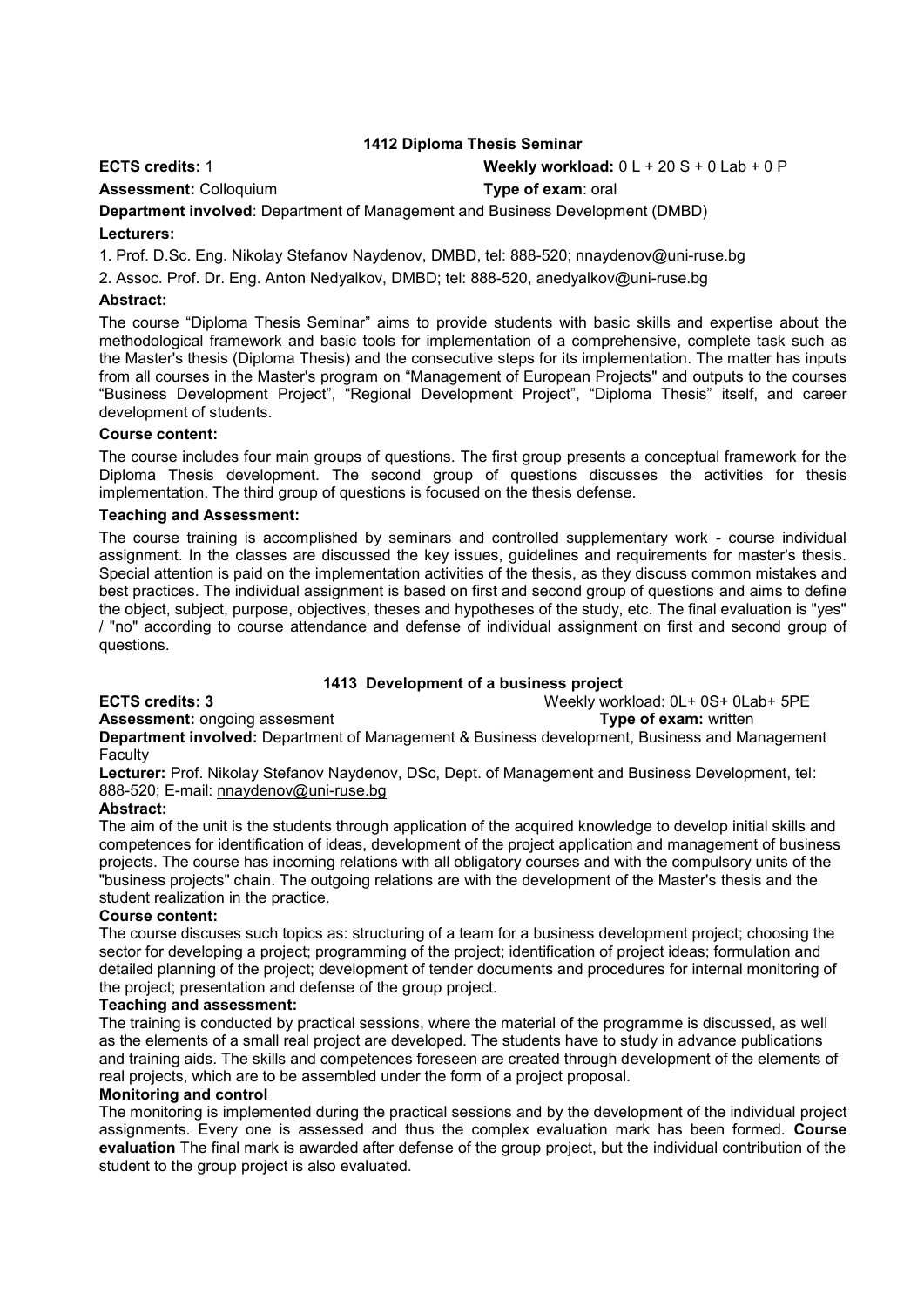### **1416 Development of a regional development project**

#### **ECTS credits: 3 Weekly workload:** 0L+ 0S+ 0Lab+ 5PE

**Assessment:** ongoing assesment **Type of exam:** written

**Department involved:** Department of Management & Business development, Business and Management **Faculty** 

**Lecturer:** Prof. Nikolay Stefanov Naydenov, DSc, Dept. of Business and Management, tel: 888-520;

## E-mail: nnaydenov@uni-ruse.bg

#### **Abstract:**

The aim of the unit is the students through application of the acquired knowledge to develop initial skills and competences for identification of ideas, development of the project application and management of public projects for regional development. The course has incoming relations with all obligatory courses and with the compulsory units of the "public projects" chain. The outgoing relations are with the development of the Master's thesis and the student realization in the practice.

#### **Course content:**

The course discuses such topics as: structuring of a team for a regional development project; choosing the sector for developing a project; programming of the project; stakeholder analysis; identification of project ideas; formulation and detailed planning of the project; development of tender documents and a model and procedures for internal monitoring of the project; presentation and defense of the group project.

#### **Teaching and assessment:**

The training is conducted by practical sessions, where the material of the programme is discussed, as well as the elements of a small real project are developed. The students have to study in advance publications and training aids. The skills and competences foreseen are created through development of the elements of real projects, which are to be assembled under the form of a project proposal.

#### **Monitoring and control**

The monitoring is implemented during the practical sessions and by the development of the individual project assignments. Every one is assessed and thus the complex evaluation mark has been formed.

#### **Course evaluation**

The final mark is awarded after defense of the group project, but the individual contribution of the student to the group project is also evaluated.

### **1418 Sustainable development of social capital**

**ECTS credits**: 3 **Weekly workload:** 3L + 2S

**Assessment:** exam **Type of exam:** written

**Department involved:** Department of Management and Business development, Business and Management Faculty

#### **Lecturers:**

1. Prof. Marija Yossifova Andreeva, PhD, Department of Management and Business development, tel: 888- 726

2. Assoc. prof. Daniela Yordanova, Department of Management and Business development, tel: 888-520 **Abstract:**

The subject aims to provide European Projects Management students with fundamental knowledge in nature, character meaning and mechanisms for formation and management of social capital. The subject introduces types and forms of social capital, its bearers and dimensions. They get aware of the essence and possibilities for achievement of sustainable development of social capital as strategic competitive advantage.

#### **Course content:**

The following basic areas are included: Nature and characteristic of social capital. Sources, types and forms of social capital. Human capital as bearer of social capital amd as competitieve advantadge. Policy for sustainable development of social capital. Social capital and labour resources. Social capital and social nets. Economic dimensions of social capital. Social capital as organizational resource. Social capital at national level. Trends and perspectives for strengthening and sustainable development of social capital. Social investments and state policy.

#### **Teaching and assessment:**

Training is conducted via delivering lectures in fundamental matters and through discussions on specific topics from training material. During the seminars, students acquire skills for development of creative solutions concerning formation and development of social capital based of skills integration from new or interdisciplinary areas. Such kind of paper (a substantial one) is personal assignment, which has to be developed on a particular topic, and provides opportunity for students to improve their knowledge. At the end of the semester a assessment mark is formed as the results from written exam and presentation of personal assignment.